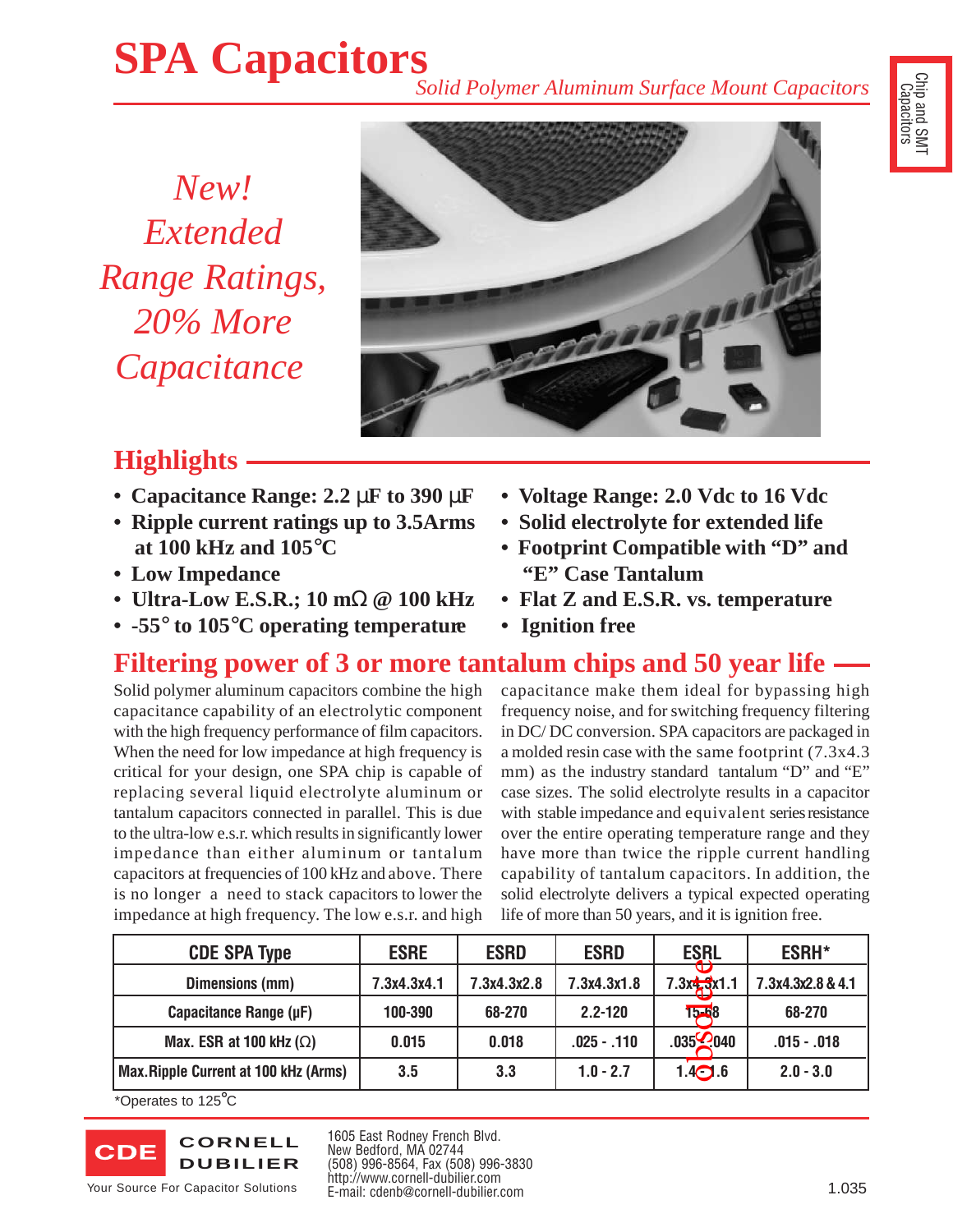*Solid Polymer Aluminum Capacitors*

# *Applications*

**Motherboard By-Pass Switching Supply Input/Output Filters Power Supply Decoupling High Frequency Noise Reduction Laptop LCD Displays Automotive Digital Equipment Portable Electronic Equipment**



1605 East Rodney French Blvd. New Bedford, MA 02744 (508) 996-8564, Fax (508) 996-3830 http://www.cornell-dubilier.com 1.036 E-mail: cdenb@cornell-dubilier.com

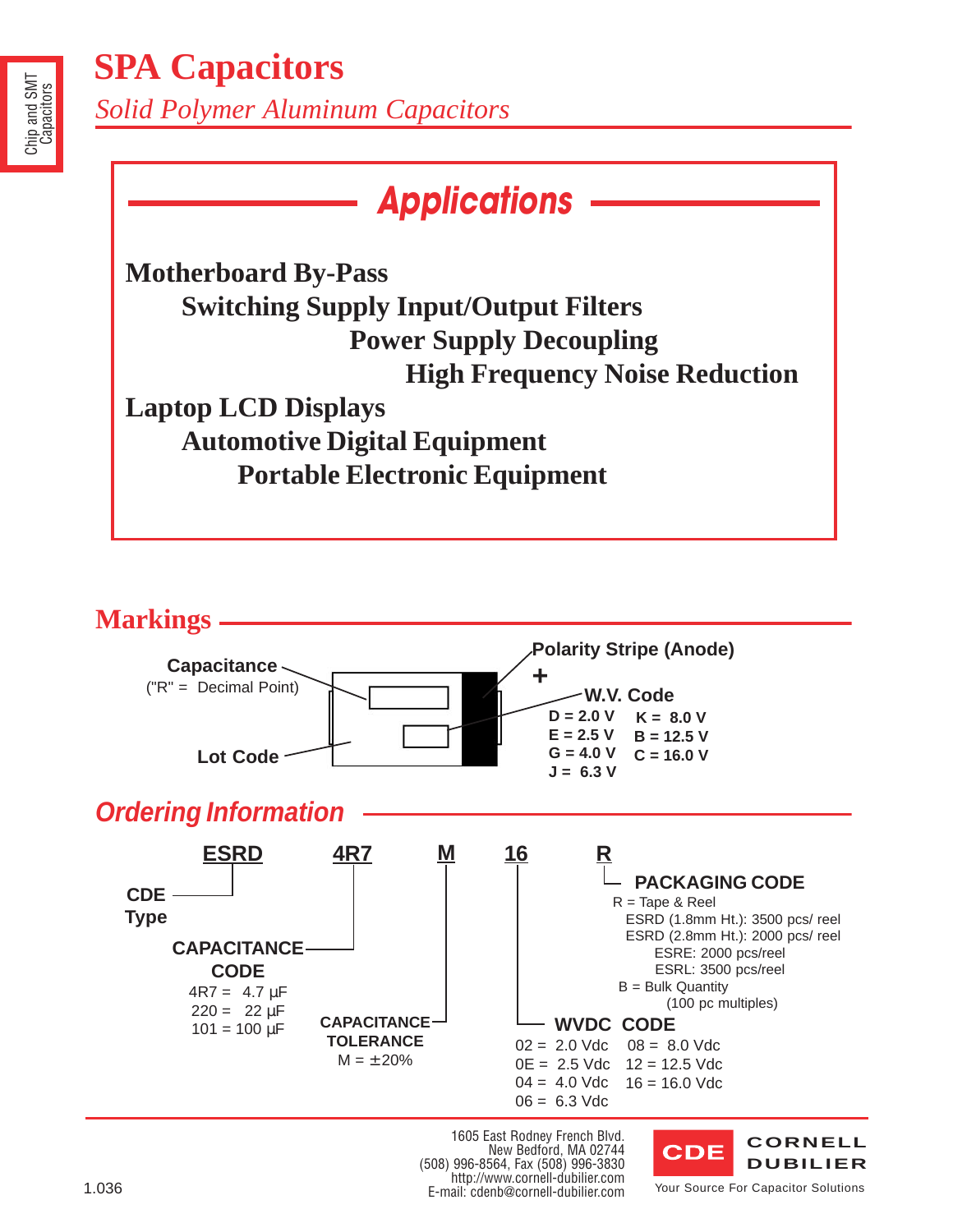*Solid Polymer Aluminum Capacitors*

# **ESRD Surface Mount**

### **Outline Drawing**



**Dimensions in mm**

### **Ratings**

|                    | Part               | <b>Maximum</b>  | Maximum <sup>1</sup>  | <b>Case</b>   |  |  |  |
|--------------------|--------------------|-----------------|-----------------------|---------------|--|--|--|
| <b>Capacitance</b> | <b>Number</b>      | E.S.R           | <b>Ripple Current</b> | <b>Height</b> |  |  |  |
|                    | (Tape & Reel)      | 100kHz/20°C     | 100kHz/105°C          | н             |  |  |  |
| $(\mu F)$          |                    | $(\Omega)$      | (Amps)                | (mm)          |  |  |  |
|                    |                    | $2.0$ Vdc       |                       |               |  |  |  |
| 100                | <b>ESRD101M02R</b> | 0.025           | $\overline{1.8}$      | $1.8 \pm .1$  |  |  |  |
| 120                | ESRD121M02XR       | 0.015           | 2.7                   | $1.8 \pm .1$  |  |  |  |
| 180                | ESRD181M02R        | 0.018           | 2.2                   | $2.8 \pm .2$  |  |  |  |
| 220                | ESRD221M02R        | 0.018           | 2.2                   | $2.8 \pm .2$  |  |  |  |
| 270                | ESRD271M02XR       | 0.012           | 3.3                   | $2.8 \pm .2$  |  |  |  |
|                    |                    | <b>2.5 Vdc</b>  |                       |               |  |  |  |
| $\overline{82}$    | ESRD820M0ER        | 0.025           | 1.8                   | $1.8 \pm .1$  |  |  |  |
| 100                | ESRD101M0EXR       | 0.015           | 2.7                   | $1.8 \pm .1$  |  |  |  |
| 150                | ESRD151M0ER        | 0.018           | 2.2                   | $2.8 \pm .2$  |  |  |  |
| 180                | ESRD181M0ER        | 0.018           | 2.2                   | $2.8 \pm .2$  |  |  |  |
| 220                | ESRD221M0EXR       | 0.012           | 3.3                   | $2.8 \pm .2$  |  |  |  |
|                    |                    | <b>4.0 Vdc</b>  |                       |               |  |  |  |
| 56                 | ESRD560M04R        | 0.025           | $\overline{1.8}$      | $1.8 \pm .1$  |  |  |  |
| 82                 | ESRD820M04XR       | 0.015           | 2.7                   | $1.8 \pm .1$  |  |  |  |
| 120                | ESRD121M04R        | 0.018           | 2.2                   | $2.8 \pm .2$  |  |  |  |
| 150                | ESRD151M04XR       | 0.012           | 3.3                   | $2.8 \pm .2$  |  |  |  |
|                    |                    | <b>6.3 Vdc</b>  |                       |               |  |  |  |
| $\overline{10}$    | ESRD100M06R        | 0.060           | $\overline{1.0}$      | $1.8 \pm .1$  |  |  |  |
| 22                 | ESRD220M06R        | 0.045           | 1.3                   | $1.8 \pm .1$  |  |  |  |
| 33                 | ESRD330M06R        | 0.035           | 1.6                   | $1.8 \pm .1$  |  |  |  |
| 47                 | ESRD470M06R        | 0.025           | 1.8                   | $1.8 \pm .1$  |  |  |  |
| 68                 | ESRD680M06XR       | 0.015           | 2.7                   | $1.8 \pm .1$  |  |  |  |
| 100                | ESRD101M06R        | 0.018           | 2.2                   | $2.8 \pm .2$  |  |  |  |
| 120                | ESRD121M06XR       | 0.012           | 3.3                   | $2.8 \pm .2$  |  |  |  |
|                    |                    | <b>8.0 Vdc</b>  |                       |               |  |  |  |
| 8.2                | ESRD8R2M08R        | 0.060           | $\overline{1.0}$      | $1.8 \pm .1$  |  |  |  |
| 15                 | ESRD150M08R        | 0.045           | 1.3                   | $1.8 \pm .1$  |  |  |  |
| 22                 | ESRD220M08R        | 0.035           | 1.6                   | $1.8 \pm .1$  |  |  |  |
| 33                 | ESRD330M08R        | 0.025           | 1.8                   | $1.8 \pm .1$  |  |  |  |
| 68                 | ESRD680M08R        | 0.018           | 2.2                   | $2.8 \pm .2$  |  |  |  |
|                    |                    | <b>12.5 Vdc</b> |                       |               |  |  |  |
| 4.7                | ESRD4R7M12R        | 0.080           | $\overline{1.0}$      | $1.8 \pm .1$  |  |  |  |
| 10                 | ESRD100M12R        | 0.060           | 1.0                   | $1.8 \pm .1$  |  |  |  |
| 15                 | ESRD150M12R        | 0.050           | 1.3                   | $1.8 \pm .1$  |  |  |  |
| 22                 | ESRD220M12R        | 0.040           | 1.3                   | $1.8 \pm .1$  |  |  |  |
| <b>16.0 Vdc</b>    |                    |                 |                       |               |  |  |  |
| $\overline{2.2}$   | ESRD2R2M16R        | 0.110           | $\overline{1.0}$      | $1.8 \pm .1$  |  |  |  |
| 4.7                | ESRD4R7M16R        | 0.080           | 1.0                   | $1.8 \pm .1$  |  |  |  |
| 6.8                | ESRD6R8M16R        | 0.070           | 1.0                   | $1.8 \pm .1$  |  |  |  |
| 8.2                | ESRD8R2M16R        | 0.060           | 1.0                   | $1.8 \pm .1$  |  |  |  |

<sup>1</sup> For other frequencies use the ripple current frequency multipliers.



1605 East Rodney French Blvd. New Bedford, MA 02744 (508) 996-8564, Fax (508) 996-3830 http://www.cornell-dubilier.com nttp://www.comen-dubilier.com<br>E-mail: cdenb@cornell-dubilier.com 1.037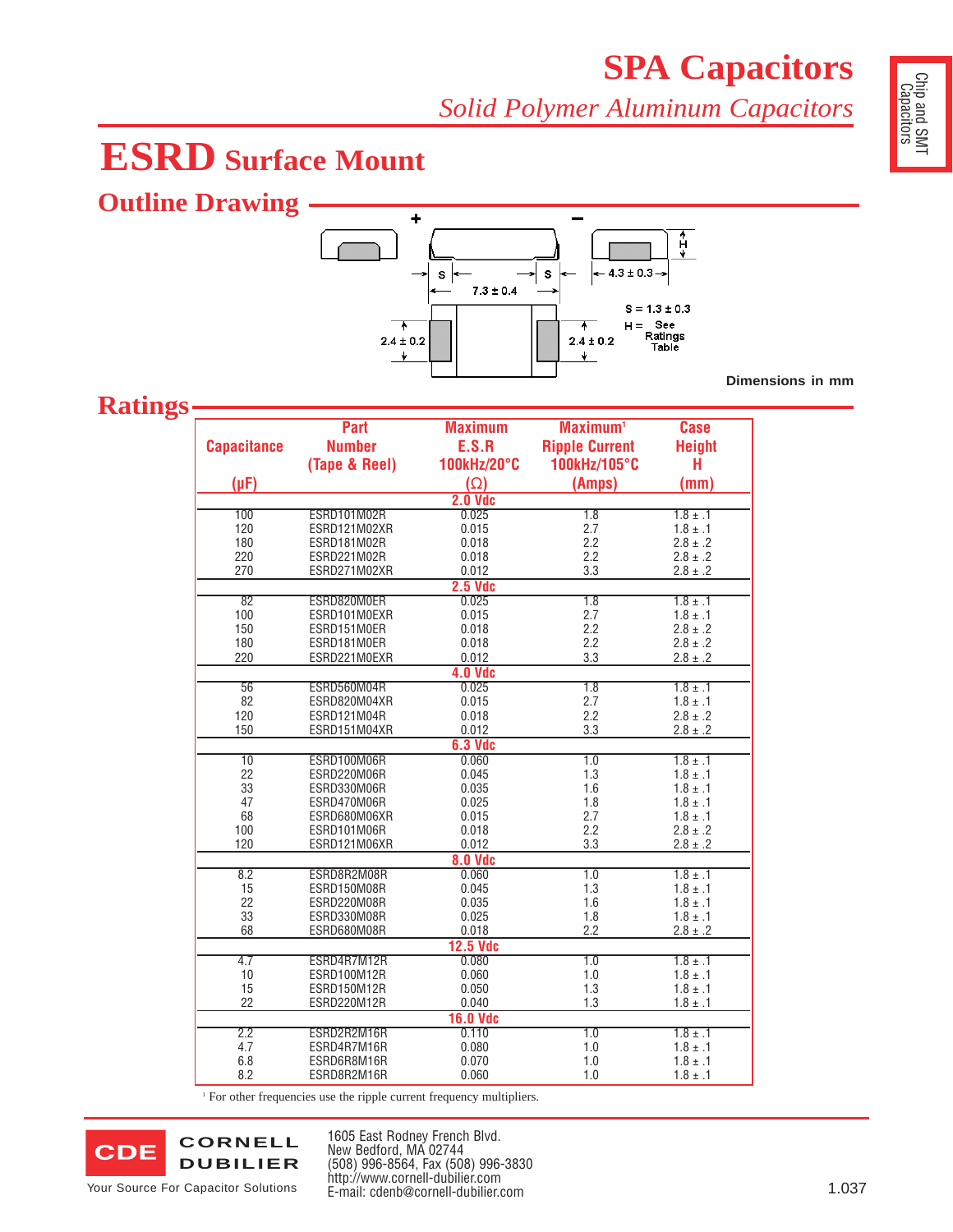*Solid Polymer Aluminum Capacitors*

# **ESRE Surface Mount, High Capacitance**

## **Outline Drawing**



**Dimensions in mm**

### **Ratings**

| <b>Capacitance</b><br>$(\mu F)$ | Part<br><b>Number</b><br>(Tape & Reel) | <b>Maximum</b><br>E.S.R<br><b>100kHz/20°C</b><br>$(\Omega)$ | Maximum <sup>1</sup><br><b>Ripple Current</b><br>100kHz/105°C<br>(Amps) |  |  |  |  |
|---------------------------------|----------------------------------------|-------------------------------------------------------------|-------------------------------------------------------------------------|--|--|--|--|
| $2.0$ Vdc                       |                                        |                                                             |                                                                         |  |  |  |  |
| 270                             | ESRE271M02R                            | 0.015                                                       | 3.0                                                                     |  |  |  |  |
| 330                             | ESRE331M02R                            | 0.015                                                       | 3.0                                                                     |  |  |  |  |
| 390                             | ESRE391M02XR                           | 0.010                                                       | 3.5                                                                     |  |  |  |  |
| $2.5$ Vdc                       |                                        |                                                             |                                                                         |  |  |  |  |
| 220                             | ESRE221M0ER                            | 0.015                                                       | 3.0                                                                     |  |  |  |  |
| 270                             | ESRE271M0ER                            | 0.015                                                       | 3.0                                                                     |  |  |  |  |
| 330                             | ESRE331M0EXR                           | 0.010                                                       | 3.5                                                                     |  |  |  |  |
| <b>4.0 Vdc</b>                  |                                        |                                                             |                                                                         |  |  |  |  |
| 180                             | <b>ESRE181M04R</b>                     | 0.015                                                       | 3.0                                                                     |  |  |  |  |
| 220                             | ESRE221M04XR                           | 0.010                                                       | 3.5                                                                     |  |  |  |  |
| <b>6.3 Vdc</b>                  |                                        |                                                             |                                                                         |  |  |  |  |
| 150                             | ESRE151M06R                            | 0.015                                                       | 3.0                                                                     |  |  |  |  |
| 180                             | ESRE181M06XR                           | 0.010                                                       | 3.5                                                                     |  |  |  |  |
| <b>8.0 Vdc</b>                  |                                        |                                                             |                                                                         |  |  |  |  |
| 100                             | ESRE101M08R                            | 0.015                                                       | 3.0                                                                     |  |  |  |  |

<sup>1</sup> For other frequencies use the ripple current frequency multipliers.

1605 East Rodney French Blvd. New Bedford, MA 02744 (508) 996-8564, Fax (508) 996-3830 http://www.cornell-dubilier.com<br>E-mail: cdenb@cornell-dubilier.com in E-mail: cdenb@cornell-dubilier.com



Your Source For Capacitor Solutions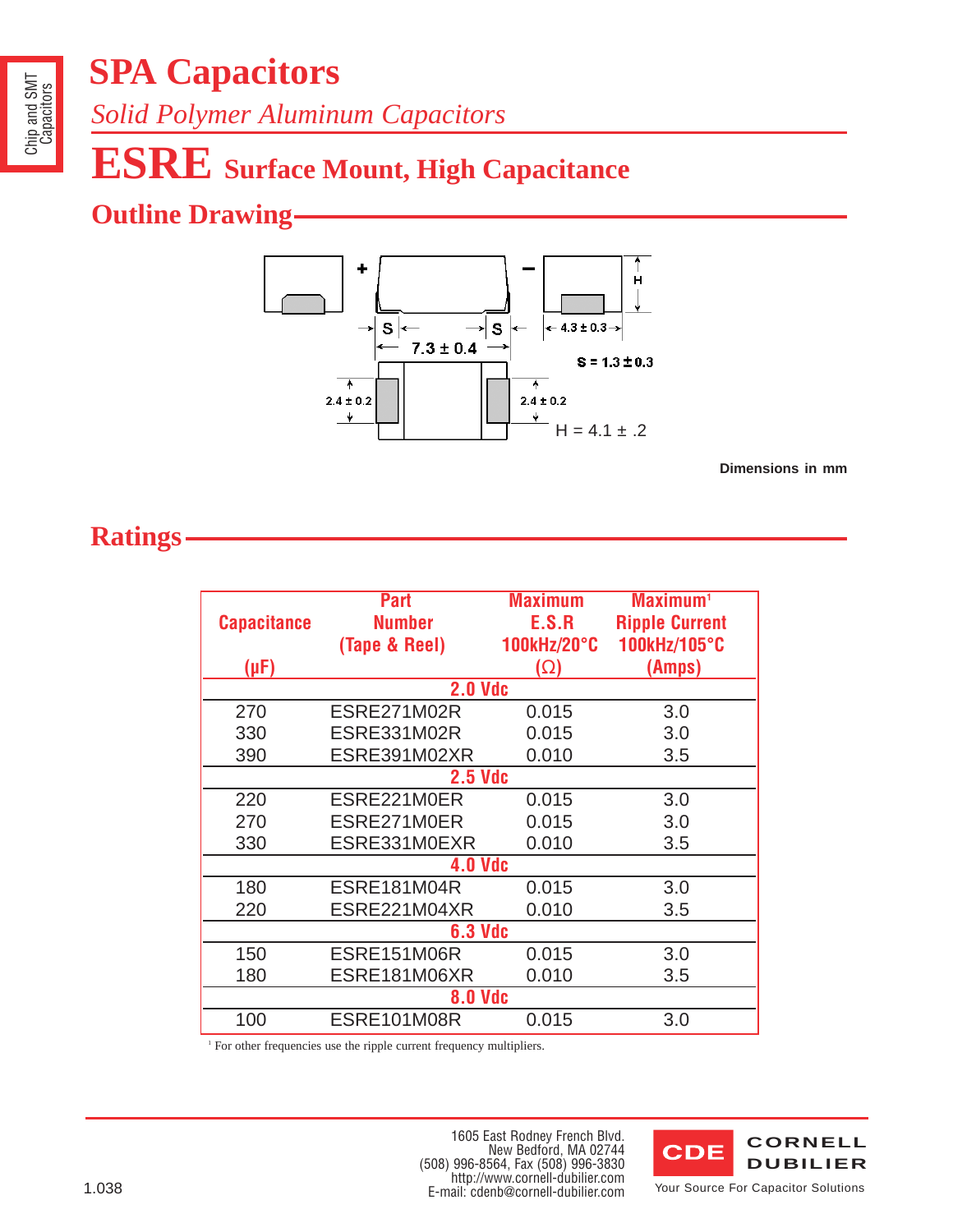*Solid Polymer Aluminum Capacitors*

# **ESRL Surface Mount, Very Low Profile (1.1mm High)**

### **Outline Drawing**



<sup>1</sup> For other frequencies use the ripple current frequency multipliers.



1605 East Rodney French Blvd. New Bedford, MA 02744 (508) 996-8564, Fax (508) 996-3830 http://www.cornell-dubilier.com ntp.//www.comen-dubilier.com<br>E-mail: cdenb@cornell-dubilier.com 1.039